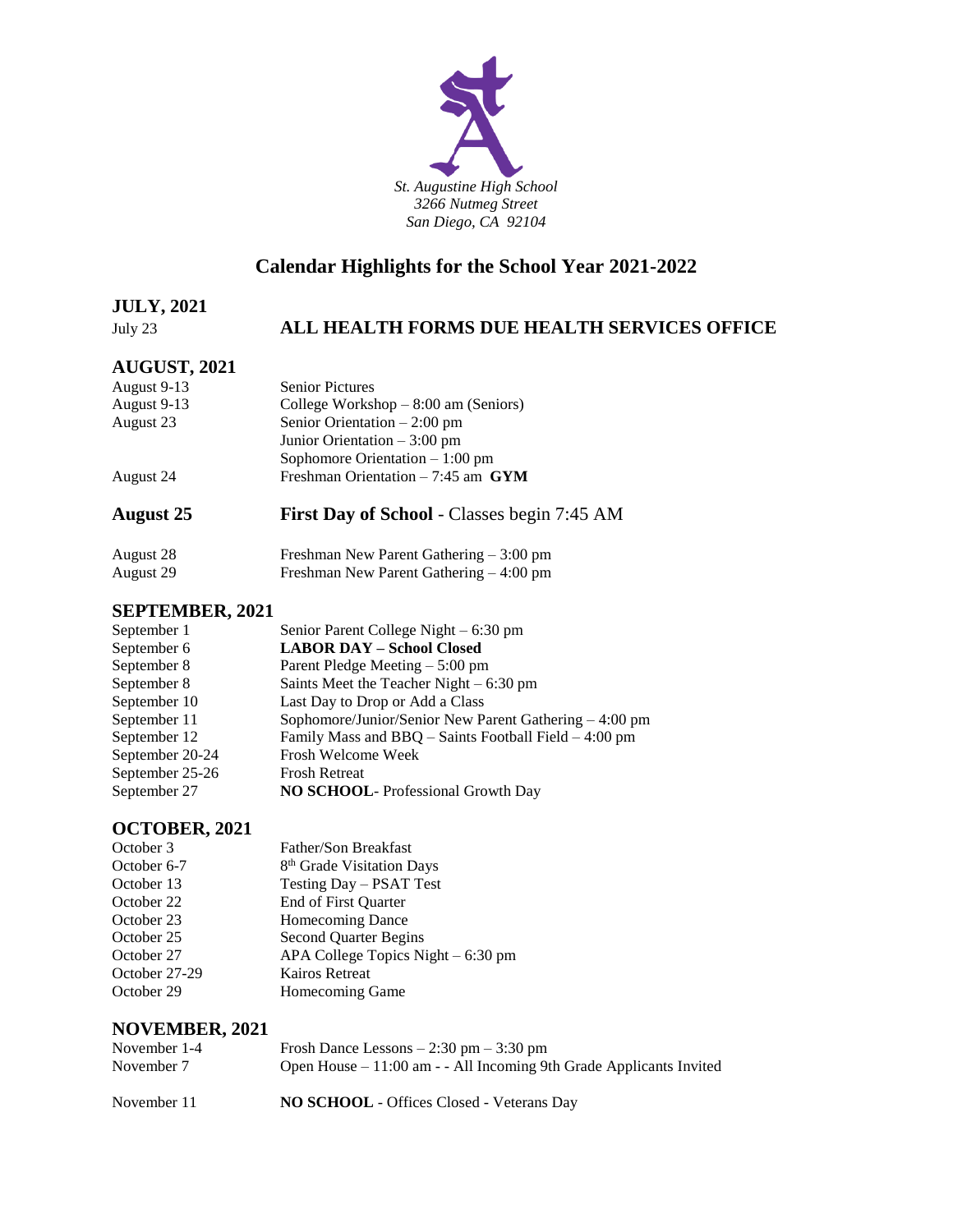| November 17    | Sophomore Parent College Night $-6:30$ pm |
|----------------|-------------------------------------------|
| November 24-28 | Thanksgiving Holiday                      |
| November 30    | Schoolwide Day of Service                 |

## **DECEMBER, 2021**

| December 1   | Saints Community Day of Service       |                |
|--------------|---------------------------------------|----------------|
| December 1-4 | Kairos Retreat                        |                |
| December 15  | <b>Semester Exams</b>                 |                |
|              | $8:30 \text{ am}$                     | <b>Block 1</b> |
|              | $10:30 \text{ am}$                    | <b>Block 2</b> |
| December 16  | <b>Semester Exams</b>                 |                |
|              | $8:30~\mathrm{am}$                    | <b>Block 3</b> |
|              | $10:30 \text{ am}$                    | <b>Block 4</b> |
| December 17  | <b>Semester Exams</b>                 |                |
|              | $8:30 \text{ am}$                     | <b>Block 5</b> |
|              | $10:30$ am                            | <b>Block 6</b> |
| December 17  | <b>No Classes/End of 1st Semester</b> |                |
| December 18  | <b>Christmas Holiday Begins</b>       |                |

## **JANUARY, 2022**

| January 4       | Intersession Classes Begin @ 7:45 am                                                 |
|-----------------|--------------------------------------------------------------------------------------|
| January 17      | NO SCHOOL - Offices Closed - Martin Luther King Holiday                              |
| January 22      | High School Entrance Exam for Incoming 9th Graders                                   |
| January 24      | Financial Aid Deadline for Freshman families and returning families with an incoming |
|                 | Freshman                                                                             |
| January 26      | Juniors Parent College Night                                                         |
| January 27 & 28 | <b>Frosh Course Selection Days</b>                                                   |
| January 28      | <b>Intersession Ends</b>                                                             |
| January 31      | $2nd$ Semester Begins                                                                |

# **FEBRUARY, 2022**

| February $2 & 3$   | Junior Course Selection Days                         |
|--------------------|------------------------------------------------------|
| February 5         | Admission Interviews for Incoming 9th Grade Students |
| February $9 \& 10$ | Sophomore Course Selection Days                      |
| February 11        | Last Day to Drop or Add a Class                      |
| February 21        | <b>NO SCHOOL</b> - Offices Closed - President's Day  |

## **MARCH, 2022**

| March 11             | Junior Pilgrimage – NO CLASSES for $9th$ , $10th$ and $12th$ Grade                  |
|----------------------|-------------------------------------------------------------------------------------|
| March 14             | NO SCHOOL                                                                           |
| March 18             | Junior Mass and Brunch                                                              |
| March 21             | Financial Aid Deadline – Sophomore, Junior, and Senior families that do not have an |
|                      | incoming Freshman                                                                   |
| March 23             | New Family Night $-5:30$ pm                                                         |
| March 25             | <b>Grandparents</b> Day                                                             |
| March 25             | Third Quarter Ends                                                                  |
| March 28             | <b>Fourth Quarter Begins</b>                                                        |
| March $30 -$ April 1 | Kairos Retreat                                                                      |

## **APRIL, 2022**

| April 7  | <b>Austin Exams</b>             |
|----------|---------------------------------|
| April 10 | Senior Mother/Son Luncheon      |
| April 14 | Easter Break Begins - NO SCHOOL |
| April 24 | <b>End of Easter Break</b>      |
| April 26 | Sophomore Retreat               |
|          |                                 |